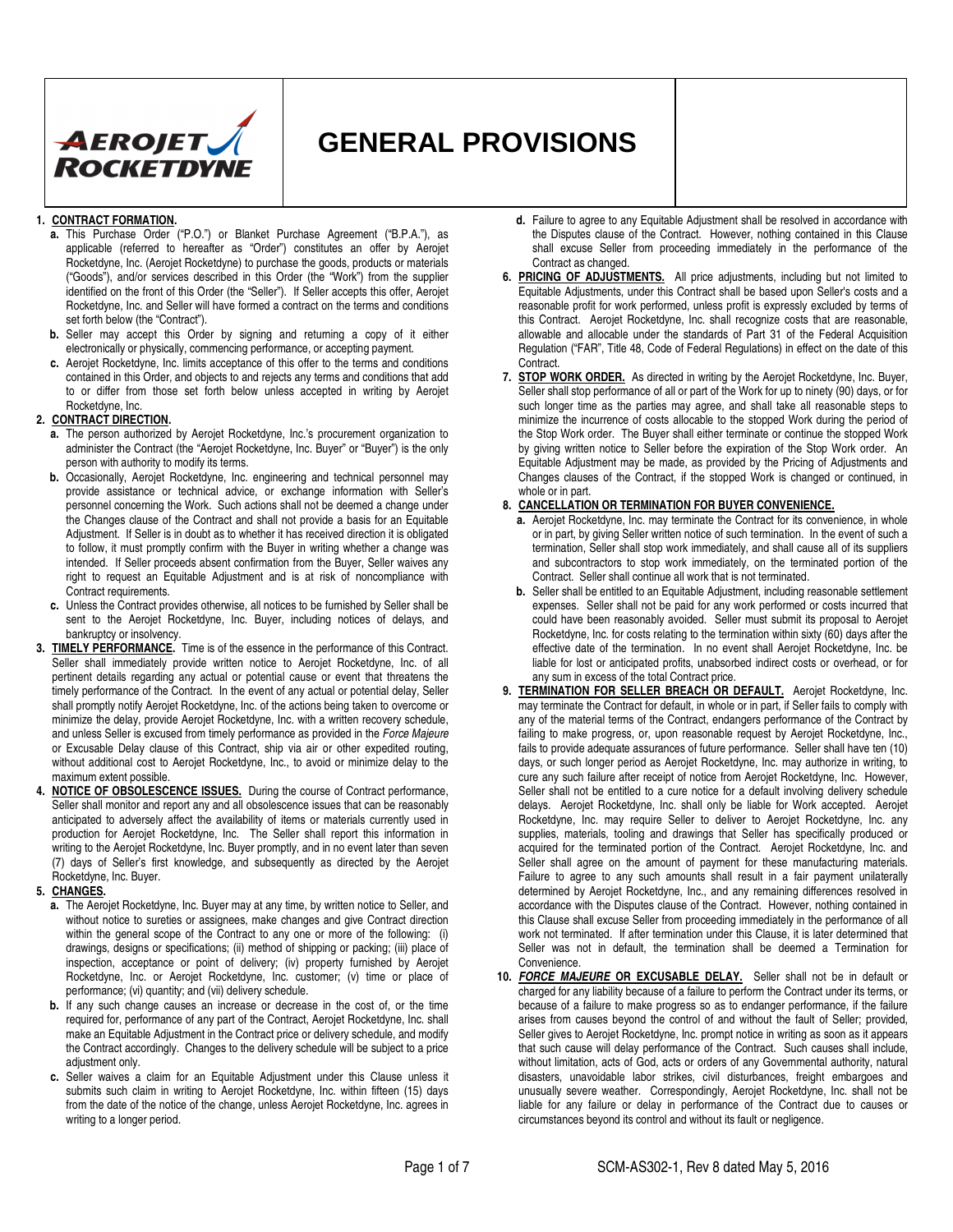- 11. **DUTY OF COOPERATION.** Upon reasonable suspicion that Goods or services procured under this Contract may contribute to an Aerojet Rocketdyne, Inc. product failure of any type, the Seller shall immediately upon direction take reasonable actions and incur reasonable costs toward a cooperative failure cause investigation, for the duration of a reasonable investigation opportunity. The responsibility for costs incurred pursuant to this Clause will be determined in accordance with the terms of this Contract.
- **12. INSPECTION.** All Work shall be subject to inspection, monitoring, and testing ("Inspection") by Aerojet Rocketdyne, Inc. and its customers at reasonable times and places. Seller shall provide information and access to facilities necessary for a safe and convenient Inspection at no additional charge, so long as the Inspection does not unduly delay work. No Inspection shall relieve Seller of any of its obligations to furnish all Work in accordance with requirements of the Contract.

# **13. ACCEPTANCE AND REJECTION.**

- **a.** Neither receipt nor payment shall constitute final acceptance. Aerojet Rocketdyne, Inc. shall accept or reject the Work within a reasonable time after delivery. Aerojet Rocketdyne, Inc. will not be obligated to accept substitutions, untimely deliveries, deliveries in quantities other than those ordered by Aerojet Rocketdyne, Inc., or deliveries of Work failing to conform to Aerojet Rocketdyne, Inc.'s specifications or Seller's warranties described in the Contract. Acceptance by Aerojet Rocketdyne, Inc. of substitutions, untimely deliveries, partial deliveries or non-conforming Work shall not waive the delivery schedule or other requirements of the Contract.
- **b.** If Seller delivers non-conforming Work, Aerojet Rocketdyne, Inc. may (i) accept all or part of such Work; (ii) return the Work for credit or refund; (iii) require Seller to promptly correct or replace the Work; (iv) correct, or have a third party correct, the Work; or (v) perform, or have a third party perform, replacement Work. Aerojet Rocketdyne, Inc. shall be entitled to an Equitable Adjustment for all costs, expenses, and loss of value incurred resulting from inspection, return, correction or replacement of non-conforming Work.
- **c.** Seller shall not redeliver corrected or rejected Work without disclosing the corrective action taken. In the event non-conforming Work is re-delivered subsequent to corrective action, Aerojet Rocketdyne, Inc. may require Seller, at Seller's expense, to include an inspection report from a third-party inspector acceptable to Aerojet Rocketdyne, Inc. with any subsequent redelivery.

# **14. PRICES AND TAXES.**

- **a.** Aerojet Rocketdyne, Inc. will not pay prices for Work higher than those prices stated in the Contract. Seller warrants that the prices of the items covered by this Contract are not in excess of Seller's lowest prices in effect on the date of this Contract for comparable quantities of similar items. If Seller reduces prices for this Work after formation of the Contract, but prior to payment, such price reductions will apply to this Contract. Unless otherwise specified, the prices include all charges for packaging, handling, storage and delivery.
- **b.** Unless prohibited by law or otherwise specified, Seller shall pay and has included in the price of the Contract any federal, state or local tax, transportation tax, or other tax which is required to be imposed upon the items ordered hereunder, or by reason of their sale or delivery, except for applicable sales and use taxes that are listed separately on Seller's invoice. Prices shall not include any taxes, duties, tariffs or similar fees for which Aerojet Rocketdyne, Inc. has furnished a valid exemption certificate or other evidence of exemption.

# **15. INVOICES.**

- **a.** All invoices must include the following: (i) Seller's name; (ii) invoice number and date; (iii) Contract number and line item number; (iv) description of the Work; (v) quantity, unit of measure, unit price, and extended total price; and (vi) name and address for remittal of payment. Seller shall deliver invoices to the address shown on the face of the Contract.
- **b.** If invoicing at times other than at delivery, Seller shall substantiate invoices by evidence of actual payment and individual daily job timecards, or by other evidence approved by Aerojet Rocketdyne, Inc. Invoices shall not be submitted to Aerojet Rocketdyne, Inc. more frequently than once each month, unless otherwise agreed in writing.
- **c.** Aerojet Rocketdyne, Inc. may audit, or cause to be made such audit, of the invoices and substantiating information at any time or times prior to final payment under the Contract. Each payment made by Aerojet Rocketdyne, Inc. shall be subject to reduction to the extent of amounts that are found by Aerojet Rocketdyne, Inc. not to have been properly payable, and shall be subject to reduction for overpayments or to increases for underpayments on preceding invoices.

# **16. PAYMENT.**

**a.** Unless provided otherwise in the Contract, payment shall be made in accordance with the terms of the Contract, and any applicable discount period shall begin, upon the later of (i) the scheduled delivery date; (ii) the actual delivery date; or (iii) the date of receipt of a proper invoice. Payment shall be deemed to have been made on the date Aerojet Rocketdyne, Inc.'s check is mailed or payment is otherwise tendered.

- **b.** Aerojet Rocketdyne, Inc. will take advantage of the most favorable discount incorporated in the Contract or found on individual invoices. Delays attributable to the fault of Seller, such as late invoices, errors or omissions on invoices, or lack of supporting documentation required by the Contract, will entitle Aerojet Rocketdyne, Inc. to withhold payment without losing any discount privileges or incurring any interest expense payable to Seller.
- **c.** Aerojet Rocketdyne, Inc. shall not be obligated to pay Seller any amount in excess of the price set forth in the Contract, unless and until the Aerojet Rocketdyne, Inc. Buyer modifies the price for performance under the Contract. When and to the extent that the price set forth in the Contract has been increased, any hours expended and material costs incurred by Seller in excess of the price prior to the increase shall be payable to the same extent as if such hours expended and material costs had been incurred after such increase in the price.
- **17. SET-OFFS.** Aerojet Rocketdyne, Inc. may set-off any amounts Aerojet Rocketdyne, Inc. in good faith claims to be due from Seller against any sums otherwise due to Seller whether such claims arise under or outside the Contract.

# **18. PROPERTY.**

- **a.** Unless otherwise agreed herein, Seller at its cost shall supply all material, equipment, designs, drawings, tools, and facilities required to perform this Contract. Seller assumes, and shall ensure that its subcontractors assume, for it and its employees, the risk of loss and destruction of, and damage to any of its property, whether owned, rented, borrowed or otherwise. Seller waives, and shall ensure that its subcontractors waive, for it and its employees, all rights of recovery against Aerojet Rocketdyne, Inc., its subsidiaries, affiliates, parent, and their customers, successors, assigns, employees, officers, attorneys and agents for any such loss and destruction of, or damage to, any of its property. "Subcontractor" as used in this Contract shall include Seller's subcontractors at any tier.
- **b.** Seller shall be responsible and accountable for all Aerojet Rocketdyne, Inc. and Aerojet Rocketdyne, Inc. customer-owned property ("Furnished Property"). Seller shall use, manage, maintain, protect, and preserve Furnished Property in accordance with good commercial practices, at Seller's risk and sole expense. Aerojet Rocketdyne, Inc. or its customer shall have access at all reasonable times to the premises at which Furnished Property is located for the purpose of inspecting the Furnished Property.
- **c.** Seller shall maintain insurance covering the full replacement value of all Furnished Property and providing protection against all perils normally covered in an "all-risk" policy, including, but not limited to, fire, windstorm, explosion, riot, civil commotion, aircraft accident, earthquake, flood or other acts of nature. Seller is responsible for any loss, destruction or damage of Furnished Property while in Seller's possession, custody or control. Seller shall promptly, and in no event more than ten (10) days after first learning of such an event, inform Aerojet Rocketdyne, Inc. in writing of any loss or damage to Furnished Property. However, Seller is not responsible for reasonable wear and tear to Furnished Property or for Furnished Property that is properly consumed in performance of the Contract.
- **d.** Unless Aerojet Rocketdyne, Inc. otherwise expressly permits in writing, Seller shall use Furnished Property only in the performance of the Contract. Seller shall mark, tag or segregate Furnished Property. Aerojet Rocketdyne, Inc. does not warrant the suitability of Furnished Property and all Work performed must be in strict accordance with drawings and specifications. As directed by Aerojet Rocketdyne, Inc., or upon completion or termination of the Contract, Seller shall provide Aerojet Rocketdyne, Inc., in acceptable form, an inventory list of Furnished Property and shall deliver such Furnished Property, to the extent not incorporated in delivered materials, to Aerojet Rocketdyne, Inc.
- **e.** Title to Furnished Property shall remain in Aerojet Rocketdyne, Inc. or its customer and shall not be affected by its incorporation into or attachment to any property not owned by Aerojet Rocketdyne, Inc. or its customer, nor shall Furnished Property become a fixture or lose its identity as personal property by being attached to any real property. Title to all property (including material) purchased by Seller for which Seller is entitled to be reimbursed as a direct item of cost under this Contract shall pass to and vests in Aerojet Rocketdyne, Inc. upon Seller's delivery of such property. Title to property purchased by Seller, the cost of which is reimbursable to Seller, shall pass to and vest in Aerojet Rocketdyne, Inc. upon the earliest of (i) issuance of the property for use in performance of the Contract; (ii) commencement of processing of the property for use in performance of the Contract; or (iii) reimbursement of the cost of the property by Aerojet Rocketdyne, Inc.

# **19. AEROJET ROCKETDYNE, INC. AND SELLER PROPRIETARY INFORMATION.**

**a.** Information, including but not limited to technical information contained in documents, drawings, publications, specifications, schedules and the like, provided by Aerojet Rocketdyne, Inc. to Seller remains the property of Aerojet Rocketdyne,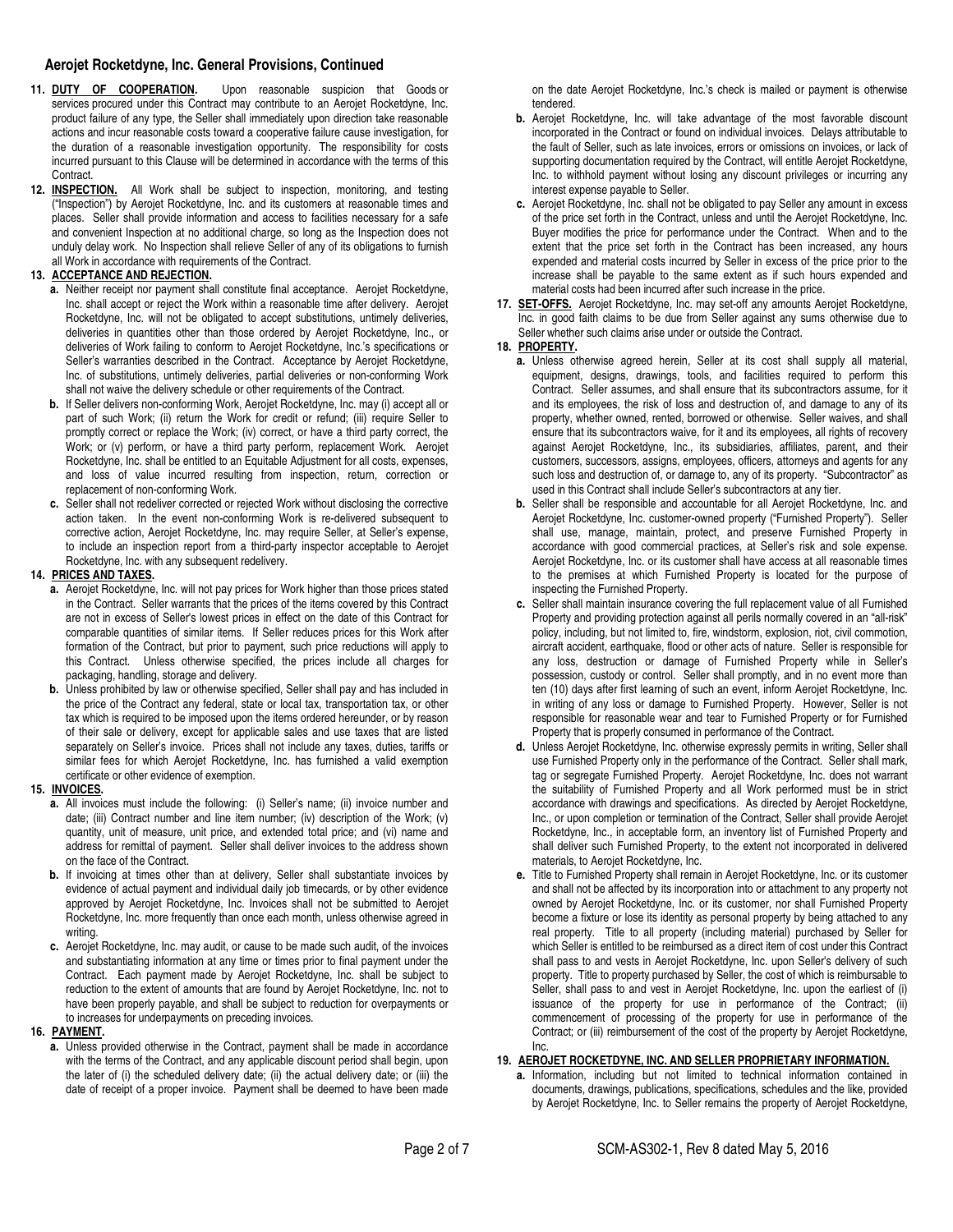Inc., and may not be disclosed to any person or organization by Seller, without the express prior written approval of Aerojet Rocketdyne, Inc.. Seller shall not use or reproduce such information except as necessary for the performance of this Contract, or as Aerojet Rocketdyne, Inc. may otherwise allow in writing. Seller will not use such designs, tools, patterns, drawings, information or equipment for the production of larger quantities than those specified herein or for customers other than Aerojet Rocketdyne, Inc.. Seller shall maintain data protection processes and systems sufficient to protect Aerojet Rocketdyne, Inc. information adequately.

- **b.** Unless otherwise agreed, within sixty (60) days after completion of work under this Contract, Seller shall return to Aerojet Rocketdyne, Inc. all information covered by this Clause, or destroy such information and certify to Aerojet Rocketdyne, Inc. in writing that such destruction has been completed.
- **c.** Seller agrees that failure to (i) comply with the terms of any and all proprietary information or nondisclosure agreements Seller may have with Aerojet Rocketdyne, Inc. or (ii) respect all "Proprietary Information," "Confidential," or similar markings and restrictive legends applied by Aerojet Rocketdyne, Inc. to any information provided to Seller, will constitute a material breach of this Contract.
- **d.** Seller shall not provide any proprietary information of Seller or any third party to Aerojet Rocketdyne, Inc. without prior execution of a proprietary information or nondisclosure agreement by the parties. Any knowledge or information that Seller has disclosed or may disclose to Aerojet Rocketdyne, Inc. incident to the award of this Contract or the performance of the Contract shall not, unless otherwise agreed in writing by Aerojet Rocketdyne, Inc., be considered confidential or proprietary to Seller and shall be acquired free from any restriction other than restrictions that may be imposed by intellectual property considerations such as patent rights, copyrights, and trademarks.

#### **20. DATA RIGHTS, INTELLECTUAL PROPERTY INDEMNIFICATION AND INVENTIONS.**

- **a.** This clause is not applicable for commercial off-the-shelf Work, unless such Work is modified or redesigned pursuant to this Contract.
- **b.** To the extent any pre-existing inventions, technology, designs, works of authorship, mask works, technical information, computer software, and other information or materials are used, included, or contained in the Work and not owned or otherwise licensed by Aerojet Rocketdyne, Inc., Seller grants to Aerojet Rocketdyne, Inc. an irrevocable, nonexclusive, world-wide, royalty-free license to use, sell, or offer for sale its pre-existing inventions, technology, designs, works of authorship, mask works, technical information, computer software, and other information or materials incorporated into Aerojet Rocketdyne, Inc. products.
- **c.** Seller shall indemnify, defend, and hold harmless Aerojet Rocketdyne, Inc., its subsidiaries, affiliates, parent, and their customers, successors, assigns, employees, officers, attorneys and agents from and against any and all losses, liabilities, damages, claims, demands, subrogation, suits, actions, proceedings, costs, and expenses, including attorneys' fees and costs of litigation related thereto or incident to establishing the right to indemnification, arising from any action by a third party that is based upon a claim that the Work performed under the Contract infringes, or otherwise violates, the intellectual property rights of any person or entity. Seller will have no obligation under this provision for infringement arising from (i) Seller's compliance with detailed specifications issued by Aerojet Rocketdyne, Inc. where infringement could not be avoided in complying with such specifications, or (ii) use or sale of Work by Aerojet Rocketdyne, Inc. in combination with products not delivered by Seller if such infringement would not have occurred from the use or sale of the Work solely for the purpose for which the Work was designed or sold to Aerojet Rocketdyne, Inc.
- **d.** Seller agrees that Aerojet Rocketdyne, Inc. shall be the owner of all inventions, technology, designs, works of authorship, mask works, technical information, computer software, copyrights, business information technical data, documents, drawings, publications, specifications, schedules or the like and other information conceived, developed or otherwise generated in the performance of this Contract by or on behalf of Seller. Seller shall disclose directly to Aerojet Rocketdyne, Inc., or cause its employees to so disclose, promptly and in written detail, all such inventions, discoveries and improvements. Seller agrees to maintain and disclose to Aerojet Rocketdyne, Inc. written records of, and otherwise provide Aerojet Rocketdyne, Inc. with full access to, the subject matter covered by this Clause and that all such subject matter will be deemed information of Aerojet Rocketdyne, Inc. and subject to the protection provisions of the Aerojet Rocketdyne, Inc. and Seller Proprietary Information clause. Seller hereby assigns and agrees to assign all right, title, and interest in the foregoing to Aerojet Rocketdyne, Inc., including without limitation all copyrights, patent rights and other intellectual property rights therein and further agrees to execute, at Aerojet Rocketdyne, Inc.'s request and expense, all documentation necessary to perfect title therein to Aerojet Rocketdyne, Inc.. Seller agrees to assist Aerojet Rocketdyne, Inc., at Aerojet Rocketdyne, Inc.'s request and expense, in every reasonable way, in obtaining, maintaining and

enforcing patent and other intellectual property protection on the subject matter covered by this clause. Seller shall take, or cause its employees to take, any and all actions required to effectuate the purpose of this Clause.

# **21. GENERAL INDEMNIFICATION FROM SELLER NEGLIGENCE.**

- **a.** Seller shall be solely responsible for the safe conduct of the work under the Contract and for the protection of all persons, premises, or facilities involved in the performance of the Contract. Seller shall take all precautions to prevent the occurrence of any accident, injury, death or loss to any person or property in the performance of the Contract, whether on Seller's property, Aerojet Rocketdyne, Inc.'s property or elsewhere.
- **b.** Seller shall indemnify, defend, and hold harmless Aerojet Rocketdyne, Inc., its subsidiaries, affiliates, parent, and their customers, successors, assigns, employees, officers, attorneys and agents from and against any and all losses, liabilities, damages, claims, demands, subrogation, suits, actions, proceedings, costs, and expenses, including attorneys' fees and costs of litigation related thereto or incident to establishing the right to indemnification, for property damage, or for personal injury to, or death of, any person, including, but not limited to, employees of Seller or its subcontractors, arising from or relating to the performance of the Contract. This indemnity shall apply only to the extent of the negligence or misconduct of Seller, its subcontractors or any of their respective employees.

#### **22. INSURANCE.**

- **a.** Seller shall, at its own expense, maintain, with insurers which are rated A- or better by A.M. Best, insurance fully covering, in amounts customary for prudent and conservative businesses, all liabilities, whether to Aerojet Rocketdyne, Inc. or others, that might be incurred in any way related to this Contract. If requested by Aerojet Rocketdyne, Inc., Seller shall cause Aerojet Rocketdyne, Inc. and Aerojet Rocketdyne, Inc.'s Customer to be added to Seller's insurance as additional insured. Seller's insurance shall be primary to any insurance coverage procured by Aerojet Rocketdyne, Inc. On Aerojet Rocketdyne, Inc.'s request, Seller shall furnish Aerojet Rocketdyne, Inc. evidence of Seller's compliance with any aspect of this Clause.
- **b.** Seller shall provide Aerojet Rocketdyne, Inc. thirty (30) days advance written notice prior to the effective date of any cancellation or change in the term or coverage of any of Seller required insurance, provided however such notice shall not relieve Seller of its obligations to procure and maintain the required insurance. Seller's obligations for procuring and maintaining insurance coverage are freestanding and are not affected by any other language in this Contract.
- **c.** Without in any way limiting the foregoing undertaking, Seller and its Subcontractors at any tier shall maintain public liability and property damage insurance in reasonable limits covering the obligations set forth and shall maintain proper Worker's Compensation insurance or an Aerojet Rocketdyne, Inc.-approved selfinsurance program covering all employees performing this Contract.

#### **23. GOVERNING LAW AND AUDITS.**

- **a.** Seller warrants that it is familiar with all federal, state and local laws, regulations and other governmental directives that may relate to this Contract and performance under it, and that Seller has complied, and will comply, with such laws, regulations and directives in every respect that may be relevant to this Contract. Seller agrees to indemnify and hold Aerojet Rocketdyne, Inc. harmless to the full extent of any loss, damage or expense (including attorneys' fees) which Aerojet Rocketdyne, Inc. may incur as a result of Seller's violation of any applicable laws.
- **b.** This Order and the Contract created by its acceptance, will be governed by the provisions of the Uniform Commercial Code in effect in the state of California on .<br>the date of this Contract, except to the extent that the provisions of the Uniform Commercial Code are modified or supplemented by the terms set forth elsewhere in this Contract, and will be construed in accordance with the laws of the state of California, exclusive of any conflict of law provisions. Any provision of this Contract that is (i) incorporated in full text or by reference from the FAR, or (ii) incorporated in full text or by reference from any agency regulation that implements or supplements the FAR, or (iii) that is substantially based on any such agency regulation or FAR provision, shall be construed and interpreted according to the federal common law of government contracts as enunciated and applied by federal judicial bodies, Boards of Contract Appeals and quasi-judicial agencies of the federal Government. The United Nations Convention on Contracts for the International Sale of Goods shall not apply to this Contract.
- **c.** Upon written request, Aerojet Rocketdyne, Inc. is entitled to conduct a timely compliance audit of Seller. The audit shall be for the purpose of determining compliance with this Contract, or in response to actions of the U.S. Government or Aerojet Rocketdyne, Inc. Customers. The compliance review may include document review, on-site visits, and employee and subcontractor interviews, and may encompass review of direct and indirect ("corporate") functions. Information and material obtained from the compliance review will only be used in furtherance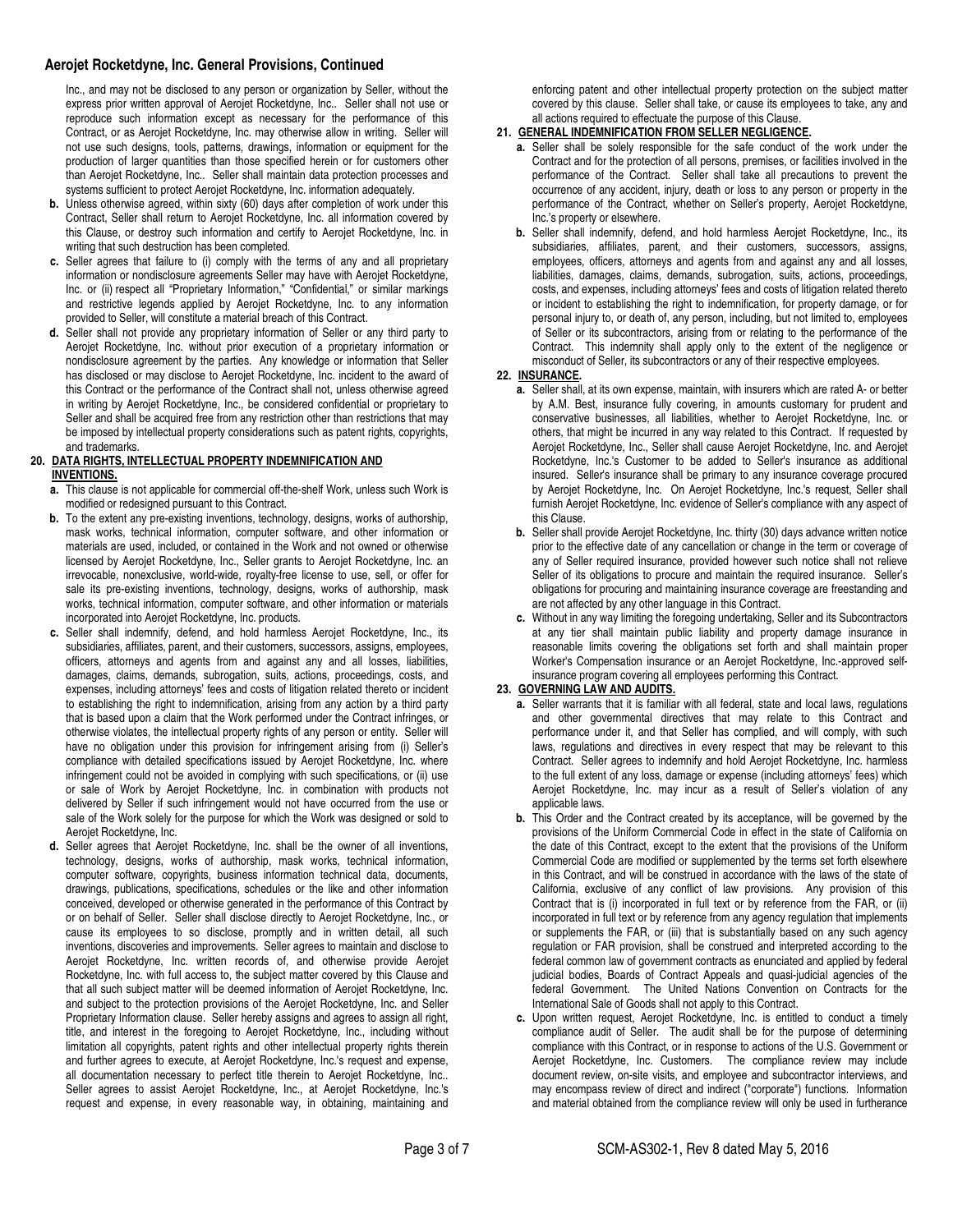of this Contract, but shall be provided to Government personnel without limitation. Without limitation on the scope or frequency of compliance reviews, Aerojet Rocketdyne, Inc. will make reasonable efforts to minimize disruption and cost to Seller. Seller shall include a substantially identical audit provision in all subcontracts in support of this Contract.

- **d.** Except for permits and/or licenses required by statute or regulation to be obtained by Aerojet Rocketdyne, Inc., Seller agrees to obtain and maintain - at its own expense - all permits, licenses and other forms of documentation required by Seller in order to comply with all existing laws, ordinances, and regulations of the United States and of any state, county, township, or municipal subdivision thereof, or other governmental agency, which may be applicable to Seller's performance of the Work. Aerojet Rocketdyne, Inc. reserves the right to review and approve all applications, permits, and licenses prior to the commencement of any work hereunder.
- **24. REPRESENTATIONS OF MATERIAL FACTS.** The award of this Contract was in reliance on the facts reflected in certifications and representations made by Seller prior to the award. Those same facts can determine whether the intended end use of Seller's Work is lawful. If, at any time during the performance of this Contract, Seller discovers that any information contained in these certifications and representations is erroneous or is no longer current, Seller must provide immediate written notice of the correction and current information to the Aerojet Rocketdyne, Inc. Buyer. Seller and its subcontractors at all tiers are also required to notify their respective buyers, up to and including the Aerojet Rocketdyne, Inc. Buyer if any of them at any tier becomes suspended, debarred or otherwise determined ineligible to participate in contracts. This obligation is a material term of this Contract and must be included in all subcontracts at all tiers. The corrected and current facts could lead Aerojet Rocketdyne, Inc. to divert Seller's Work from the intended use, terminate continued performance, or other business decision. A breach of this obligation is grounds for a default termination.

# **25. EXPORT CONTROL.**

- **a.** Seller shall comply with the most current export control and sanctions laws, regulations, and orders applicable at the time of any and all exports or re-exports of Goods or Defense Articles, as that term is defined in 22 C.F.R. § 120.6 of the ITAR, (collectively for this article, "Goods") or services or Defense Services, as that term is defined in 22 C.F.R. § 120.9 of the ITAR, (collectively for this article, "Services"), including, without limitation, the (i) United States Export Administration Regulations ("EAR"), (ii) the International Traffic in Arms Regulations ("ITAR"), (iii) regulations and orders administered by the Treasury Department's Office of Foreign Assets Control and (iv) laws and regulations of other countries (collectively, "Export Control Laws).
- **b.** Seller shall notify the Buyer of any Goods or Services that are controlled by the ITAR ("ITAR Items") and shall, upon request, provide the Buyer with the applicable U.S. Munitions List category for the Goods and Services being rendered.
- **c.** For Goods and Services not identified as required above, Supplier represents that (i) the Services, Goods and any components or parts thereof (collectively "Components") it is providing are not Defense Articles and (ii) the Services it is providing under this Agreement are not Defense Services. Seller acknowledges that this representation means that an official capable of binding the Seller knows or has otherwise determined that the Goods, Services and Components are not on the U.S. Munitions List at 22 C.F.R. §121.1 of the ITAR. Seller shall provide the Buyer, upon the Buyer's reasonable request, with any documentation and other information that supports or confirms this representation. Seller shall, upon request, provide the Buyer with the applicable Export Control Classification Numbers ("ECCNs") of Goods, Services, or Components, if the Component ECCNs are different from the ECCN of the Goods or Services. To the extent that such Goods, Services or Components ("Items") were specifically designed, developed, configured, adapted or modified for a military application, Seller shall notify the Buyer of this fact and shall provide the Buyer with written confirmation from the United States Department of State that such Items are not subject to the jurisdiction of the ITAR.
- **d.** If Seller is or has been engaged in the United States in the business of either exporting, manufacturing or brokering ITAR Items, Seller represents that it is registered with the Directorate of Defense Trade Controls ("DDTC"), as may be required by 22 C.F.R. 122.1 of the ITAR and that it maintains an effective export/import compliance program in accordance with DDTC guidelines.
- **e.** Seller agrees to notify Aerojet Rocketdyne, Inc. if any deliverable under this Contract is restricted by Export Control Laws. Seller shall immediately notify the Aerojet Rocketdyne, Inc. Buyer if Seller is, or becomes, listed in any Denied Parties List or if Seller's export privileges are otherwise denied, suspended or revoked in whole or in part by any Government entity or agency. Where Seller is a signatory under a Aerojet Rocketdyne, Inc. export license or export agreement (e.g., Technical Assistance Agreement, Manufacturing License Agreement), Seller shall provide prompt notification to the Aerojet Rocketdyne, Inc. Buyer in the event of changed

circumstances including, but not limited to, ineligibility, a violation or potential violation of the ITAR, or the initiation or existence of a U.S. Government investigation that could affect the Seller's performance under this Order**.** 

- **f.** Seller acknowledges that any technical data furnished by the Buyer in connection with this Order may be subject to Export Control Laws. In regard to United States Export Control Laws, Seller shall not export, re-export or re-transfer technical data controlled by Export Control Laws ("Technical Data"), and shall not disclose Technical Data to any foreign persons or foreign commercial entities, including employees, consultants, subcontractors, vendors or Sellers, unless Seller receives advance, written confirmation from the Buyer that such export, re- export or retransfer complies with Export Control Laws. Seller shall also abide by any restrictions contained in any of the Buyer's export licenses pertinent to Seller's export or re-export of technical data. Technical Data provided to Seller in connection with this Order is to be utilized only for the manufacture of the articles required by this Order. The transfer or disclosure of the data to any other foreign person or to Seller's employees who are citizens or dual citizens of a country other than the country, in which Seller is performing the Order, is prohibited without the Buyer's advance, written authorization. The acquisition of any rights in Technical Data by any foreign person is prohibited. Any subcontracts between foreign persons in the approved country for manufacture of Goods or provision of Services shall contain all the limitations of this paragraph. Upon completion of its performance under this Order, Seller and its subcontractors shall destroy or return to the Buyer all Technical Data.
- **g.** Begin Delivery of any ITAR Items shall only be made to the Buyer in the United States, to an agency of the U.S. Government or as otherwise authorized under the Buyer's export licenses as the Buyer may direct. Compliance with export laws and regulations (including license application requirements, delays thereof, or revocation or non-renewal of licenses) does not relieve Seller of its obligations under any other terms and conditions of this Order and shall not constitute a force majeure or give rise to an excusable delay hereunder. end
- **26. BUSINESS ETHICS AND COMPLIANCE .** Seller agrees to act consistently with the principles set forth in the Aerojet Rocketdyne Supplier Code of Conduct [\(www.rocket.c](http://www.rocket.com/)om). Seller agrees that it will not engage in, and shall take appropriate steps to reasonably ensure that anyone working on its behalf in connection with performance under this Order does not engage in activity that would expose Aerojet Rocketdyne to a risk of criminal, civil, or administrative penalties under any applicable laws and regulations, including but not limited to, law and regulations pertaining to corruption, bribery, antitrust, and trafficking in human persons.

# **27. PROHIBITION OF GRATUITIES.**

- **a.** Seller warrants that its officers, directors, employees, agents and representatives have not offered or given, and will not offer or give, any gratuities in the form of entertainment, gifts, or otherwise, to any officer or employee of Aerojet Rocketdyne, Inc. or Aerojet Rocketdyne, Inc.'s Customer with a view toward (i) securing this or any other Contract issued by Aerojet Rocketdyne, Inc., (ii) any favorable treatment with respect to the awarding or amending of this or any other Contract issued by Aerojet Rocketdyne, Inc. or (iii) the making of any determination with respect to Seller's rights or duties under this or any other Contract issued by Aerojet Rocketdyne, Inc..
- **b.** For any breach of Seller's warranty under this Clause Aerojet Rocketdyne, Inc. shall have, in addition to any other rights provided by this Contract, the right to terminate all Contracts with Seller for default, and to recover from Seller the amount of any gratuity paid together with all damages (including the amount of any penalty or fine) that are incurred by Aerojet Rocketdyne, Inc. as a result of Seller's breach, plus all reasonable costs (including attorney fees) expended by Aerojet Rocketdyne, Inc. in seeking such recovery. (Seller is also advised that, if this Contract is issued under a prime contract or subcontract of the U.S. Government, any gratuity covered by this Clause may also entail further liabilities of Seller under applicable statutes or other provisions.)
- **28. PUBLICITY.** Seller shall not release any publicity, advertisement, news release, or denial or confirmation of information regarding the Contract or the Work without the prior written approval of Aerojet Rocketdyne, Inc., which approval shall not be unreasonably withheld.
- **29. RIGHTS AND REMEDIES.** The rights and remedies of Aerojet Rocketdyne, Inc. in the Contract are cumulative and in addition to any other rights and remedies that Aerojet Rocketdyne, Inc. may have at law or in equity. **IN NO EVENT SHALL AEROJET ROCKETDYNE, INC. BE LIABLE FOR SPECIAL, INCIDENTAL OR CONSEQUENTIAL DAMAGES (INCLUDING WITHOUT LIMITATION LOST PROFITS).**
- **30. DISPUTES.** Any dispute not settled between the parties may be decided by recourse to an action at law or in equity and will be referred to a court of competent jurisdiction in the state of California or the state where the Aerojet Rocketdyne, Inc. Buyer is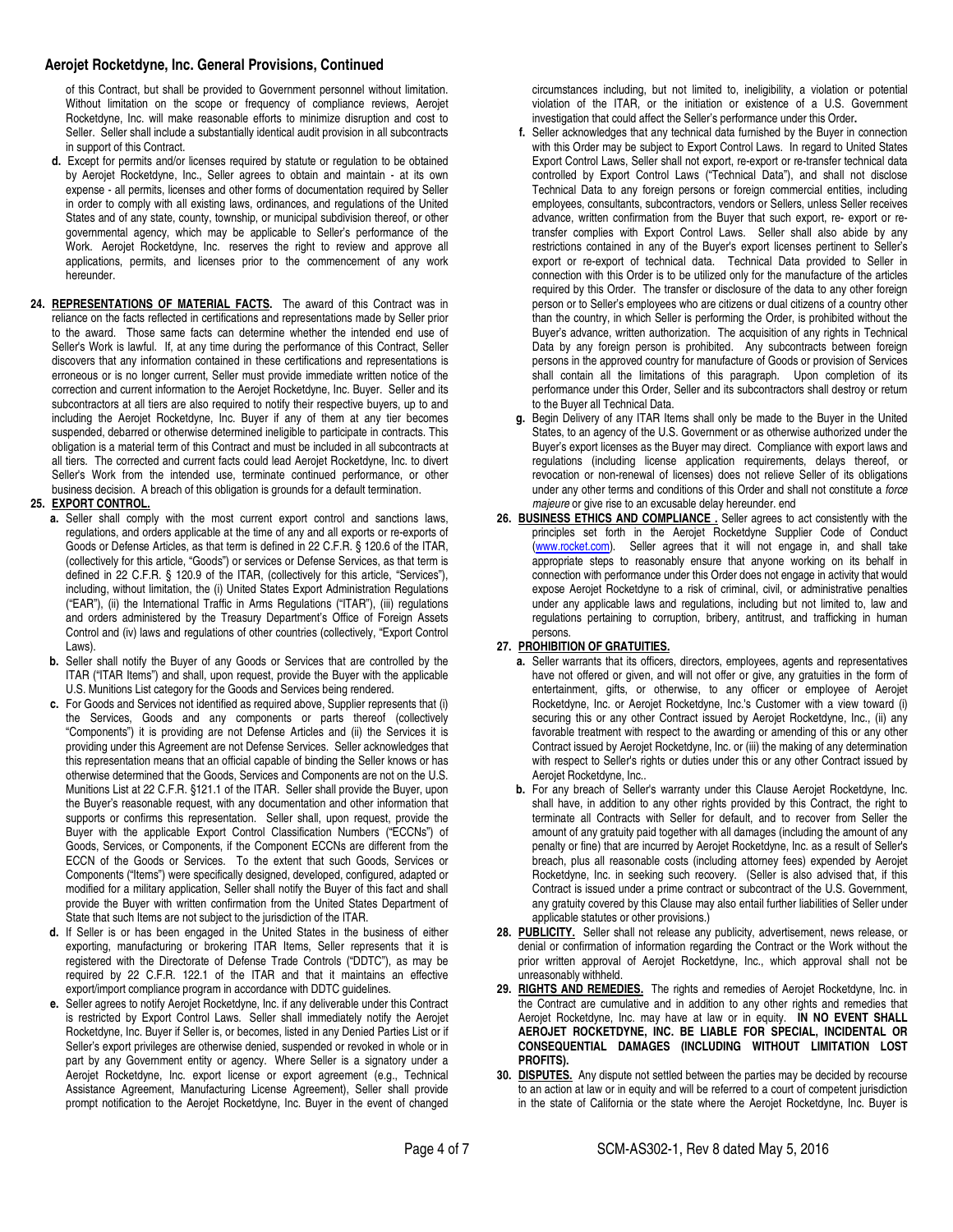located. Pending final resolution of any dispute between the parties, Seller shall diligently proceed with performance of the Contract, as directed by Aerojet Rocketdyne, Inc., as though no dispute existed.

- **31. HEADINGS.** Descriptive headings used in this Contract are for convenience of reference only and shall not be considered in its construction.
- **32. PRECEDENCE.** Any inconsistencies in any parts of the Contract shall be resolved by giving precedence in the following descending order: (i) front of this Contract, including any continuation sheets, and its General Provisions or any specially negotiated Terms and Conditions incorporated by reference; (ii) Statement of Work; (iii) specifications and drawings; and (iv) other referenced documents. All requirements contained in these documents are cumulative if not contradictory.
- **33. NONWAIVER AND SEVERABILITY.** The failure of a party to enforce any provision of the Contract shall not constitute a waiver of the provision or prejudice that party's right to enforce that or another provision later. If any provision of the Contract is or becomes void or unenforceable by law, the remaining provisions shall remain valid and enforceable.
- **34. CALCULATING TIME.** Except as otherwise expressly stated, all "days" referred to in this Contract shall be calendar days. If the last day of any period falls on a weekend day, federal holiday or other day that Aerojet Rocketdyne, Inc. is closed, the period shall expire the next working day after the weekend or holiday.
- **35. INTEGRATED AGREEMENT.** The Contract constitutes the entire agreement of the parties and integrates, merges, and supersedes all prior offers, negotiations, agreements, understandings, and arrangements between the parties related to the subject matter of the Contract. The Parties agree that this Contract has been drafted by both.
- **36. ASSIGNMENT.** Seller may not assign any of its rights or interest in the Contract or delegate any of its duties or obligations under the Contract without the prior written consent of Aerojet Rocketdyne, Inc., except as provided in the Contract. Seller may assign its right to money due, or to become due, provided Aerojet Rocketdyne, Inc. is provided a true copy of the instrument of assignment reasonably in advance of the due date for payment of such amounts, the assignment is not subject to further assignment, and the assignment is made subject to setoff or recoupment for any present or future claims of Aerojet Rocketdyne, Inc. against Seller. Aerojet Rocketdyne, Inc. may make settlements and adjustments in price with Seller without notice to the assignee.
- **37. SURVIVABILITY.** Certain obligations of the Seller shall continue beyond the execution of this Contract, as follows: Duty of Cooperation; Aerojet Rocketdyne, Inc. and Seller Proprietary Information; Data Rights, Patent Indemnification and Inventions; General Indemnification from Seller Negligence; Governing Law and Audits; Export Control; Prohibition of Gratuities; Publicity; Rights and Remedies; Disputes; and Assignments.

# **38. WARRANTY (applicable if the Work includes the delivery of Goods).**

- **a.** Seller warrants that all Goods furnished under the Contract shall conform to all specifications and requirements of the Contract and shall be free from defects in materials and workmanship. To the extent Goods are not manufactured pursuant to detailed designs and specifications furnished by Aerojet Rocketdyne, Inc., Seller warrants that the Goods shall be free from design and specification defects.
- **b.** This warranty shall begin after final acceptance by Aerojet Rocketdyne, Inc. and shall extend for a period of (i) the manufacturer's warranty period or six (6) months, whichever is longer, if Seller is not the manufacturer and has not modified the Goods; or (ii) one (1) year or the manufacturer's warranty period, whichever is longer if Seller is the manufacturer of the Goods or has modified them. Aerojet Rocketdyne, Inc. shall give written notice of any warranted defect or nonconformance of Goods. Aerojet Rocketdyne, Inc., at its option, may require Seller to promptly correct or replace warranted Goods at no expense to Aerojet Rocketdyne, Inc.. If correction or replacement by Seller is not timely, Aerojet Rocketdyne, Inc. may, at Seller's expense, return the Goods to Seller, correct or replace the Goods, or have a third party correct or replace the Goods. Seller shall comply with Aerojet Rocketdyne, Inc.'s direction under this provision. If it is later determined that Seller did not breach this warranty, the parties shall equitably adjust the contract price.
- **c.** Counterfeit Parts Prevention

(i) For purposes of this Order, Counterfeit Part means a product produced or altered to resemble a product without authority or right to do so, with the intent to mislead or defraud by presenting the imitation as the original or genuine or a new item. Such parts may be of new manufacture, but are misleadingly labeled to provide the impression they are of a different class or quality or from a different source than is actually the case. A part is a suspect Counterfeit Part if visual inspection, testing, or other information provides reason to believe that the part may be a Counterfeit Part. (ii) Seller represents and warrants that only new and authentic materials are used in Products to be delivered to Buyer under this Order and that the Products delivered contain no Counterfeit Parts or suspect Counterfeit Parts.

(iii) Seller shall only purchase products to be delivered or incorporated as Products to Buyer directly from the Original Component Manufacturer (OCM)/Original

Equipment Manufacturer (OEM), or through an OCM/OEM authorized distributor chain. Such products shall not be acquired from independent distributors or brokers unless approved in advance in writing by Buyer. Seller must make available to Buyer, at Buyer's request, OCM/OEM documentation that authenticates traceability of the components to that applicable OCM/OEM. (iv) If this Order is issued under a U.S. Government contract, Seller shall maintain a documented system (policy, procedure, or other documented approach), consistent with applicable industry standards for the detection and avoidance of counterfeit electronic parts and suspect counterfeit electronic parts, including policies and procedures for training personnel, designing and maintaining systems to mitigate risks associated with parts obsolescence, making sourcing decisions, prioritizing mission critical and sensitive components, ensuring traceability of parts, developing lists of trusted and untrusted suppliers, flowing down requirements to subcontractors, inspecting and testing parts, reporting and quarantining suspect counterfeit electronic parts and counterfeit electronic parts, and taking corrective action.

(v) Seller shall immediately notify Buyer with the pertinent facts if Seller becomes aware that it has furnished Counterfeit Parts or suspect Counterfeit Parts to Buyer. Additionally, if this Order is issued under a U.S. Government contract, for confirmed counterfeit electronic parts, notification must also be made not later than 60 days after discovery to the Government – Industry Data Exchange Program (GIDEP). Seller shall cooperate with Buyer in any investigation relating to such Counterfeit Electronic Parts or suspect Counterfeit Electronic Parts, including the impounding by Buyer or government agencies of the Counterfeit Electronic Parts or suspect Electronic Counterfeit Parts for purposes of investigation.

(vi) This clause applies in addition to any quality provision, specification, statement of work or other provision included in this Order addressing the authenticity of Products. To the extent such provisions conflict with this clause, this clause prevails.

(vii) In the event that Products delivered under this Order constitute or include Counterfeit Parts or suspect Counterfeit Parts, Seller shall, at its expense, promptly replace such Products so as to conform to the requirements of this Order. Notwithstanding any other provision in this Order, Seller shall be liable for all costs relating to Counterfeit Parts or suspect Counterfeit Parts and the cost of rework or corrective action that may be required to remedy the use or inclusion such parts, including without limitation Buyer's costs of removing Counterfeit Parts, of installing replacement Products and of any testing necessitated by the reinstallation of the Products after Counterfeit Parts have been exchanged. All such costs shall be deemed direct damages. The remedies contained in this paragraph are in addition to any remedies Buyer may have at law, equity or under other provisions of this Order.

(viii) Seller shall include the requirements of this paragraph or equivalent provisions in lower tier subcontracts for the delivery of items that will be included in or furnished as Products to Buyer.

**d.** This warranty shall survive inspection, test, acceptance of and payment for Goods, and shall run to Aerojet Rocketdyne, Inc. and its successor, assigns, and customers. If the Contract expires, is completed or is terminated, Seller shall not be relieved of the continuing obligations of this warranty.

#### **39. RESPONSIBILITY FOR GOODS, TITLE AND RISK OF LOSS (applicable if the Work includes the delivery of Goods).**

- **a.** Title to Goods furnished under this Contract shall pass to Aerojet Rocketdyne, Inc. upon final acceptance by Aerojet Rocketdyne, Inc., regardless of when or where Aerojet Rocketdyne, Inc. takes physical possession, unless the Contract specifically provides for earlier passage of title.
- **b.** Unless the Contract specifically provides otherwise, risk of loss of or damage to Goods shall remain with Seller, and shall not pass to Aerojet Rocketdyne, Inc., until: (i) delivery of the Goods to a carrier, if transportation is F.O.B. origin; or, (ii) delivery of the Goods to Aerojet Rocketdyne, Inc. at the destination specified in the Contract, if transportation is F.O.B. destination. The risk of loss of or damage to Goods that Aerojet Rocketdyne, Inc. has a right to reject remains with the Seller until final acceptance or until all non-conformances are cured.

#### **40. PACKING AND SHIPPING (applicable if the Work includes the delivery of Goods).**

- **a.** Seller shall pack Goods in accordance with good commercial practice to prevent damage and deterioration.
- **b.** Seller shall include a complete packing list with all shipments. Packing lists will include the Aerojet Rocketdyne, Inc. Contract number, item number, dates of shipment, and the names and addresses of consignor and consignee. Seller shall mark containers and packages with necessary lifting, loading, and handling instructions, and ensure the Aerojet Rocketdyne, Inc. Contract number is referenced on exterior container labels.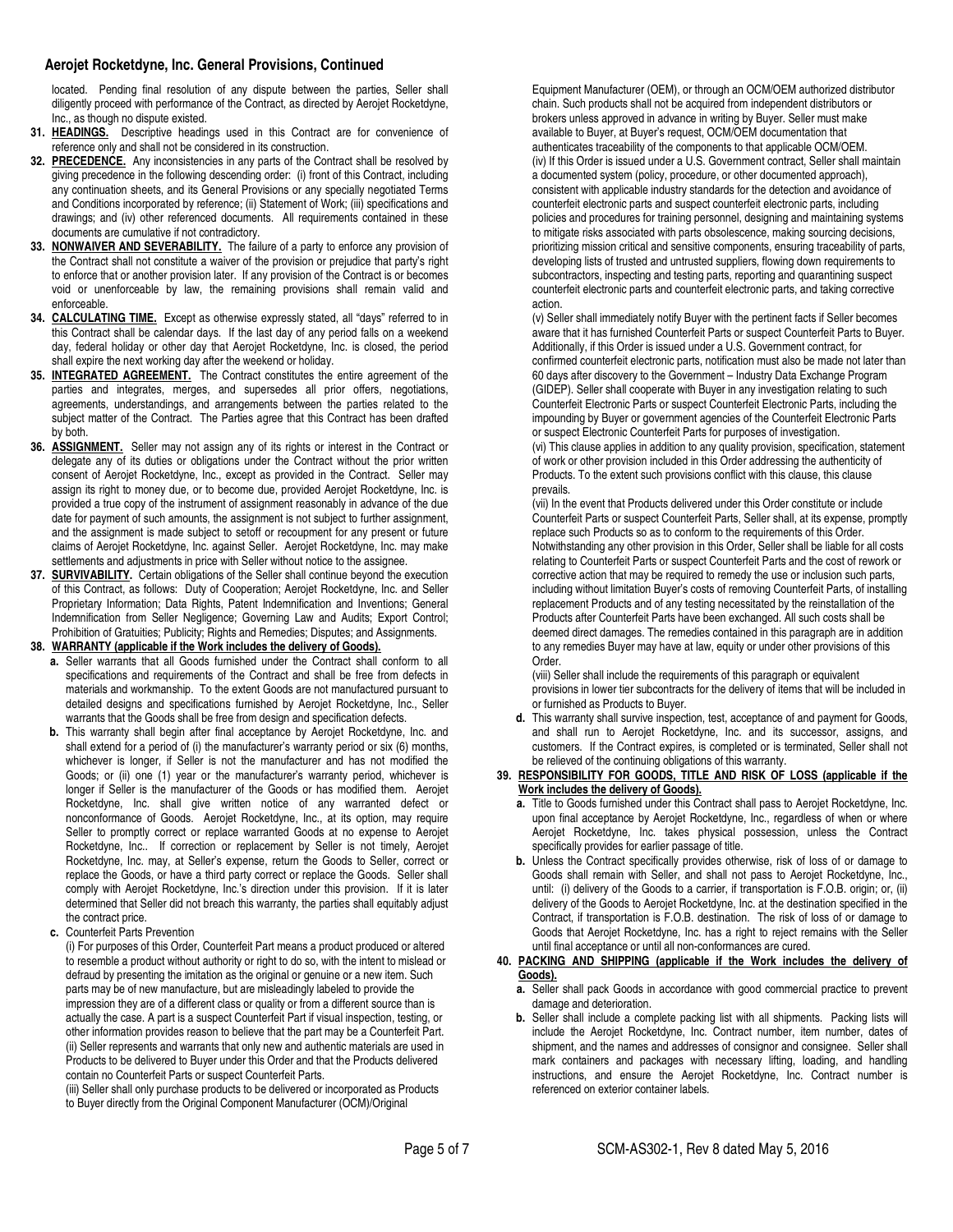# **41. HAZARDOUS MATERIALS (applicable if the Work includes the delivery of Goods).**

- **a.** Seller shall package, label, transport and ship hazardous materials or items containing hazardous materials in accordance with all applicable federal, state and local laws and regulations, including Title 49 of the Code of Federal Regulations.
- **b.** Seller, prior to each hazardous material shipment, shall notify Aerojet Rocketdyne, Inc. of its nature and shipment data by such means of communication as will allow for proper preparation for acceptance of delivery by the carrier of the material and shall identify same on all shipping documents.
- **c.** Seller represents that each chemical substance constituting or contained in Work delivered to Aerojet Rocketdyne, Inc. is included on the inventory of chemical substances published by the Administrator of the Environmental Protection Agency pursuant to the Toxic Substances Control Act, as amended.
- **d.** Seller will provide to Aerojet Rocketdyne, Inc. with each delivery any Material Safety Data Sheet applicable to the Work that conforms with, and contains the information required by, the Occupational Safety and Health Act of 1970 and its implementing regulations, or a state approved counterpart.
- **42. WARRANTY OF SERVICES (applicable if the Work includes the performance of Services tasks or Labor Hour/Time and Material services)** 
	- **a.** Seller shall assign personnel who are capable, skilled, qualified, and competent to perform in a manner that is satisfactory to Aerojet Rocketdyne, Inc. b. Notwithstanding inspection and acceptance by Aerojet Rocketdyne, Inc., the Seller warrants that it will perform the Work under this Contract with the high degree of professional skill and sound practices and judgment normally exercised by recognized professional firms with respect to services of a similar nature or the degree Seller described in proposals or marketing materials, whichever is higher. If the Seller is required to correct or reperform nonconforming Work, Seller shall be subject to this Clause to the same extent as work initially performed.
	- **b.** Seller warrants that it is and shall remain free of any obligation or restriction that would interfere or be inconsistent with, or present a conflict of interest concerning, the Work to be performed by Seller under this Contract.
	- **c.** This warranty shall survive inspection, acceptance and payment, and shall run to Aerojet Rocketdyne, Inc. and its successor, assigns, and customers. If the Contract expires, is completed or is terminated, Seller shall not be relieved of the continuing obligations of this warranty.

## **43. SELLER'S RESPONSIBILITIES FOR ITS EMPLOYEES (applicable if the Work includes the performance of Services tasks or Labor Hour/Time and Material services)**

- **a.** Seller shall assign personnel who are capable, skilled, qualified, and competent to perform in a manner that is satisfactory to Aerojet Rocketdyne, Inc.. All performance by Seller under the Contract is at Seller's risk as to the methods, processes, procedures, and safe conduct of the work, except as otherwise specified.
- **b.** Seller is an independent contractor for all purposes. The employees used by Seller to perform Work under this Contract shall be Seller's employees exclusively without any relation whatsoever to Aerojet Rocketdyne, Inc.. Seller and its agents, representatives, and employees shall not be considered agents, representatives, or employees of Aerojet Rocketdyne, Inc..
- **c.** Seller shall comply with all directives established by Aerojet Rocketdyne, Inc. or its customers for access to and activities on premises controlled by Aerojet Rocketdyne, Inc. or its customers. Seller shall ensure that its employees are adequately trained to comply with security, safety, and environmental requirements when performing services on Aerojet Rocketdyne, Inc. or customer facilities.
- **d.** Aerojet Rocketdyne, Inc. may require Seller to remove from its or its customer's premises any employee, agent, or representative of Seller, or any of its subcontractors, that Aerojet Rocketdyne, Inc. reasonably deems incompetent, careless or unsafe, otherwise objectionable. Seller shall immediately remove such employee, agent, or representative from Aerojet Rocketdyne, Inc.'s premises. Seller agrees to indemnify, defend, and hold harmless Aerojet Rocketdyne, Inc., its subsidiaries, affiliates, parent, and their customers, successors, assigns, employees, officers, attorneys and agents from and against any and all losses, liabilities, damages, claims, demands, subrogations, suits, actions, proceedings, costs, and expenses, including attorneys' fees and costs of litigation related thereto or incident to establishing the right to indemnification, arising from Aerojet Rocketdyne, Inc.'s reasonable exercise of its rights under this provision.
- **e.** Seller (i) shall indemnify and hold harmless Aerojet Rocketdyne, Inc. from all laborers', materialmen's, and mechanics' liens upon the property where services are performed, arising out of the services, labor and materials furnished by Seller or any of its subcontractors under this Contract, and (ii) shall keep said property free and clear of all liens, claims, and encumbrances arising from the performance of this Contract by Seller or its subcontractors .

# **44. ADDENDUM TO CLAUSE 16, PAYMENT (applicable to Labor Hour, and Time and Materials Contracts)**

- **a.** Hourly Rate:
	- 1. The amounts payable are computed by multiplying the appropriate hourly rate, or rates, set forth in the Contract, by the number of direct labor hours performed, which rates shall include wages, overhead, general and administrative expenses and profit. Fractional parts of an hour shall be payable on a prorated basis. Invoices may be submitted once each month (or at more frequent intervals if approved by the Buyer) to the Buyer or Buyer's designee. The Seller will substantiate invoices by evidence of actual payment, individual daily job timecards, or such other substantiation approved by the Buyer. Promptly after receipt of each substantiated invoice, the Buyer shall, except as otherwise provided in this Contract, and subject to the provisions of (e) below, make payment thereon as approved by the Buyer.
	- 2. Unless otherwise specified, the hourly rate or rates set forth in the Contract shall not be varied by virtue of the Seller having performed work on an overtime basis. If no overtime rates are provided in the Contract and the Buyer does not approve overtime work in advance, overtime is not authorized.
- **b. b**. Materials and Subcontracts:
	- 1. The Buyer shall determine allowable costs of direct materials in accordance with Part 31 of the Federal Acquisition Regulations in effect on the date of this Contract. Reasonable and allocable material handling costs may be included in the charge for material, but only to the extent they are excluded from the hourly rate. (Material handling costs are comprised of indirect costs, including, when appropriate, General and Administrative expense, allocated to direct materials in accordance with the Seller's usual accounting practices). The Seller shall support all material costs claimed by submitting paid invoices, storeroom requisitions, or by other substantiation acceptable to the Buyer.
	- 2. The cost of subcontracts that are authorized by the Buyer shall be reimbursable costs hereunder. Reimbursable cost in connection with subcontracts shall be limited to the amounts actually required to be paid by the Seller to the subcontractor and shall not include any costs arising from the letting, administration or supervision of performance of the subcontract, which costs are included in the hourly rate or rates payable under (a) (1) above.
- **c.** It is estimated that the total cost to the Buyer for the performance of this Contract will not exceed the ceiling price set forth on the face of the Contract, and the Seller agrees to use his best efforts to perform the work specified in the Contract and all obligations under this Contract within such ceiling price. If at any time the Seller has reason to believe that the hourly rate payments and material costs which will accrue in the performance of this Contract in the next succeeding thirty (30) days, when added to all other payments and costs previously accrued, will exceed eighty-five percent (85%) of the ceiling price then set forth in the Contract, the Seller shall notify the Buyer to that effect giving his revised estimate of the total price to the Buyer for the performance of this Contract, together with supporting reasons and documentation.
- **d.** The Buyer shall not be obligated to pay the Seller any amount in excess of the ceiling price set forth in the Contract, and the Seller shall not be obligated to continue performance if to do so would exceed the ceiling price set forth in the Contract, unless and until the Buyer shall have notified the Seller in writing that such ceiling price has been increased and shall have specified in such notice a revised ceiling which shall thereupon constitute the ceiling price for performance under this Contract. When and to the extent that the ceiling price set forth in the Contract has been increased, any hours expended and material costs incurred by the Seller in excess of the ceiling price prior to the increase shall be allowable to the same extent as if such hours expended and material costs had been incurred after such increase in the ceiling price.
- **e.** Travel and travel-related expenses ("travel expenses") shall not be paid, except for travel specifically identified in the Contract. Time spent in travel status is not compensated as time worked unless separately negotiated and specified in the Contract. If the Contract authorizes travel, Aerojet Rocketdyne, Inc. will reimburse Seller for the actual and reasonable travel expenses incurred by Seller as necessary to support the Aerojet Rocketdyne, Inc. business objectives stated in the Contract, except that for meals and incidental expenses, Aerojet Rocketdyne, Inc. shall only reimburse based on government per diem rate for the location in which the traveler is staying. Itemized receipts submitted with Seller's invoice must evidence such expenses, or an acceptable explanation is presented for any expense without